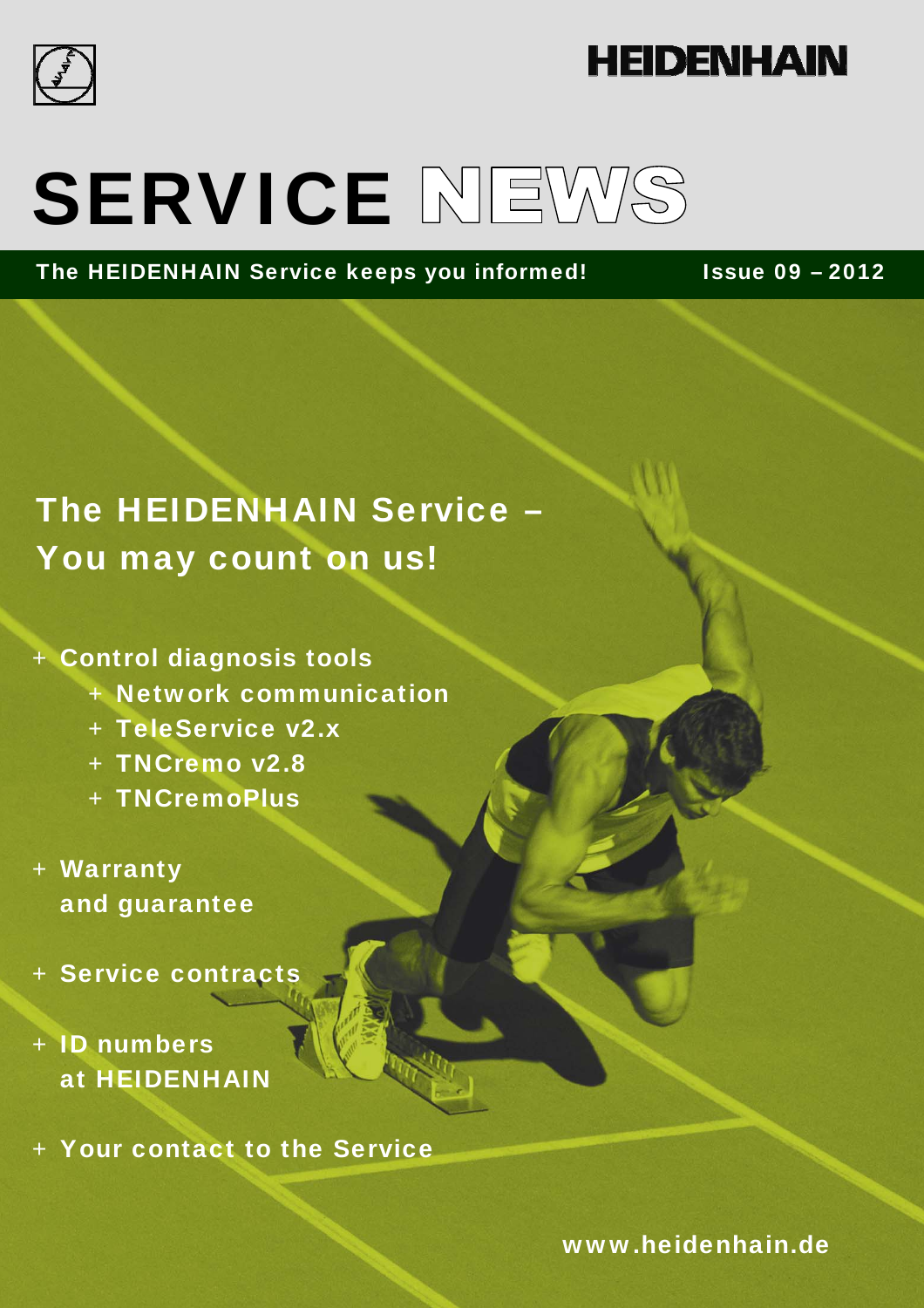### **Control diagnosis tools Network communication / telemaintenance with TeleService**

#### **Network communication**

For an improved communication in the control networks new software versions were introduced for the iTNC530 and TNC640 controls.

With these software updates

- the user interface for the network settings and
- the connection to a PC or server
- was simplified considerably.

#### **What will be the advantages of these updates?**

- The user-friendliness is increased.
- The network settings are made in an optimum user interface.
- A mount assistant will guide you through the steps necessary for a connection to a PC or server.

|                                                                    |                                                        | Network settings                                                                                                         |                 | $  \times$ |
|--------------------------------------------------------------------|--------------------------------------------------------|--------------------------------------------------------------------------------------------------------------------------|-----------------|------------|
| Computer name   Interfaces   Internet   Ping/Routing   NFS UID/GID |                                                        |                                                                                                                          |                 |            |
| Primary interface                                                  |                                                        |                                                                                                                          |                 |            |
|                                                                    | gateway only on ONE interface.<br>from this interface. | You can configure the domain, name, server and default<br>If required, the control also takes the computer names         |                 |            |
| Use interface:                                                     | eth0                                                   |                                                                                                                          |                 |            |
| Computer name                                                      |                                                        |                                                                                                                          |                 |            |
| iTNC530_3103                                                       |                                                        |                                                                                                                          |                 |            |
|                                                                    | from the above selected interface.                     | The computer name serves as identification in the network.<br>If no name is entered, the control tries to take the names |                 |            |
| <b>Host file</b>                                                   |                                                        |                                                                                                                          |                 |            |
| $\Box$ Use host file                                               |                                                        |                                                                                                                          |                 |            |
| Name of host file:                                                 |                                                        |                                                                                                                          |                 |            |
| OK                                                                 |                                                        | <b>Apply</b>                                                                                                             | <b>E</b> Cancel |            |

Revised mask - Network Settings

#### **Do you need a detailed description of the network settings?**

Refer to the appropriate User's Manual as PDF document on our homepage. The download is free of charge.

#### www.heidenhain.de

- $\rightarrow$  Documentation / Information
- $\rightarrow$  Documentation
- $\rightarrow$  Manuals

#### **Telemaintenance with TeleService v2.x**

With the TeleService v2.xsoftware you can establish a connection to a HEIDENHAIN control from any place and carry out remote diagnosis and/or remote maintenance.

If service becomes necessary, the service provider (e.g. the machine tool builder) establishes a direct connection to a PC in the local control network of the end user. Thus several settings can be made immediately and without expensive on-site service.



User interface TeleService

#### **Following control types are supported by TeleService 2.x:**

| <b>TNC 426M</b><br><b>TNC 430M</b> | As of hardware ID xxxxxx-3x                                        |
|------------------------------------|--------------------------------------------------------------------|
| TNC 426 CB/PB<br>TNC 430 CA/PA     | As of hardware ID xxxxxx-4x                                        |
| <b>TNC 426</b><br><b>TNC 430</b>   | Equipped with an Ethernet card                                     |
| <b>TNC 426</b><br><b>TNC 430</b>   | With NC software 280476-xx                                         |
| <b>iTNC 530</b>                    | As of NC software 340420-06 /<br>340422-01 / 340480-02 / 34049x-xx |
| <b>TNC 320</b>                     | As of NC software 340551-03                                        |
| MillPlusIT V600                    | As of NC software 538954-03                                        |
| GrindPlusIT                        | As of NC software 510060-05                                        |
| <b>TNC 620</b>                     |                                                                    |
| ManualPlus 620                     |                                                                    |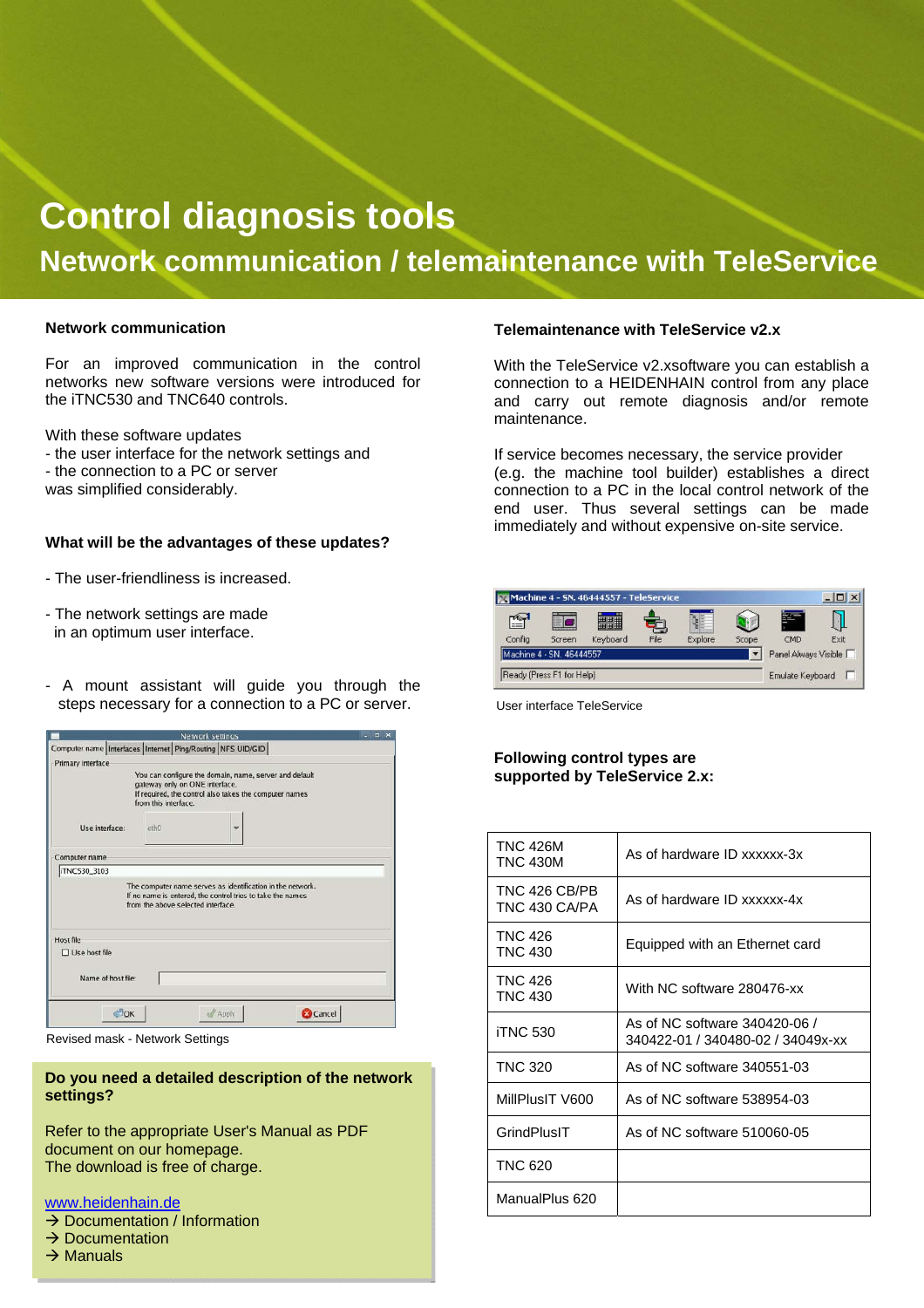### **Control diagnosis tools TNCremo v2.8 / TNCremoPlus**

#### **TNCremo**

To be able to read out data from you control, HEIDENHAIN offers the diagnosis tool TNCremo as a free download.

#### **What functions does the new version TNCremo v2.8 offer?**

The new version 2.8 offers a revised user interface as well as small, very useful functions.

In addition to the normal data transfer in both directions via network or RS232, you can e.g.

- create a backup of the NC programs,
- read out the log or
- store a screenshot.

For connections to older TNC controls, such as the TNC155, the **TNCserver** has been integrated.

| <b>Ed</b> Programmierplatz |       |                     |                     |                     |       | - 2 8 8 4 9 2 3 4 4 X 8 3 8 4 5 6 8 |          |                               |  |
|----------------------------|-------|---------------------|---------------------|---------------------|-------|-------------------------------------|----------|-------------------------------|--|
| Colle: \hnc\DEMO[*.*]      |       |                     |                     |                     |       |                                     |          | Steuerung                     |  |
| Name                       |       |                     | Große Attribute Typ |                     | Datum |                                     |          | iTNC530 Programm<br>340494 07 |  |
| ≅.                         |       |                     |                     |                     |       |                                     |          |                               |  |
| <b>I</b> AFC               |       |                     |                     |                     |       |                                     |          | Dataistatus                   |  |
| $\Box$ CAD                 |       |                     |                     |                     |       |                                     |          | Frei:<br>$>2$ GByte           |  |
| <b>CYCLES</b>              |       |                     |                     |                     |       |                                     |          |                               |  |
| <b>JDXF</b>                |       |                     |                     |                     |       |                                     |          | Insgesant.<br>20              |  |
| FREE CONTOUR               |       |                     |                     |                     |       |                                     |          |                               |  |
| <b>PALETTS</b>             |       |                     |                     |                     |       |                                     |          | Markiest<br>50                |  |
| <b>PARAMETERS</b>          |       |                     |                     |                     |       |                                     |          | Verbindung                    |  |
| <b>FLANE</b>               |       |                     |                     |                     |       |                                     |          | Protokolt                     |  |
| <b>DAFCTAB</b>             |       |                     | 3540                | A TAB-Datei         |       | 08.02.2012 15:57:52                 |          | <b>ТСР/IP</b>                 |  |
| Thee test H                |       |                     | 1091                | A H-Datei           |       | 08.02.2012 15:57:52                 |          |                               |  |
| <b>OPRESET.PR</b>          |       |                     | 14962               | A PR-Datei          |       | 08:02:2012 15:57:52                 |          | IP Adresse                    |  |
| HitecatH                   |       |                     | 302                 | A H-Datei           |       | 08:02:2012 15:57:52                 |          | <b>Realtout</b>               |  |
| $T100L$ T                  |       |                     | 36059               | A T-Dates           |       | 08.02.2012 15:57:53                 |          | Dateriübertragungsrate:       |  |
| TIOOL P.TCH                |       |                     | 7459                | A TCH-Dates         |       | 08.02.2012 15:57:53                 |          | 10/100 MBit (Ethernet)        |  |
| <b>TNEMANT</b>             |       |                     |                     |                     |       |                                     | <b>D</b> |                               |  |
| Name                       |       | Große Attribute Typ |                     | Datum               |       |                                     |          | autom. Binärerkennung         |  |
| 12012                      |       |                     |                     |                     |       |                                     |          |                               |  |
| <b>DEMO</b>                |       |                     |                     |                     |       |                                     |          |                               |  |
| I tervice                  |       |                     |                     |                     |       |                                     | Ħ        |                               |  |
| 3 smarTNC                  |       |                     |                     |                     |       | I.                                  |          | 誠                             |  |
| system                     |       |                     |                     |                     |       |                                     |          |                               |  |
| I tnoguide                 |       |                     |                     |                     |       |                                     |          | $= TNC$ remo $Plus$           |  |
| $-93MDH$                   | 104   |                     | M H-Datei           | 23.03.2012 11:15:36 |       |                                     |          |                               |  |
| $-10123h$                  | 322   |                     | ES H-Dates          | 27.03.2012 13:53:03 |       |                                     |          |                               |  |
| <b>DAFCTAB</b>             | 3316  |                     | TAB-Datei           | 06.02.2012 10:20:39 |       |                                     |          | <b>Birms</b>                  |  |
| <b>OVREPORTA</b>           | 20742 |                     | A-Datei             | 06.02.2012 10:20:40 |       |                                     |          | $1.5 - 1.4$                   |  |
| <b>TFRAES 2CDT</b>         | 11614 |                     | CDT-Datei           | 06.02.2012 10:20:39 |       |                                     |          | 38<br><b>A PERSONAL</b>       |  |
| <b>DFRAES GB.CDT</b>       | 11614 |                     | CDT-Datei           | 06.02.2012 10:20:39 |       |                                     |          | os le Sa<br>in a st           |  |
| <b>DINulo d</b>            | 1276  |                     | MS D-Datei          | 21.03.2012 10:50:50 |       |                                     |          |                               |  |

TNCremo - Main window

#### **TNCremoPlus**

With the TNCremoPlus, which is available for a fee, you can view your control's screen from you desk in real time

#### **Where can you find further information?**

The revised **Service Manual "Data interfaces"** is now available on our homepage.

#### **You can download the TNCremo v2.8 from our homepage free of charge:**

#### www.heidenhain.de

- $\rightarrow$  Documentation and information
- $\rightarrow$  Documentation
- $\rightarrow$  Software
- $\rightarrow$  Software Download
- $\rightarrow$  PC software
- $\rightarrow$  TNCremo
- $\rightarrow$  TNCremo v2.8

www.heidenhain.de

- $\rightarrow$  Documentation and information
- $\rightarrow$  Documentation
- $\rightarrow$  Software
- $\rightarrow$  Software downloads
- $\rightarrow$  NC service Handbooks
- $\rightarrow$  SHB (= service manual) data interfaces for HEIDENHAIN controls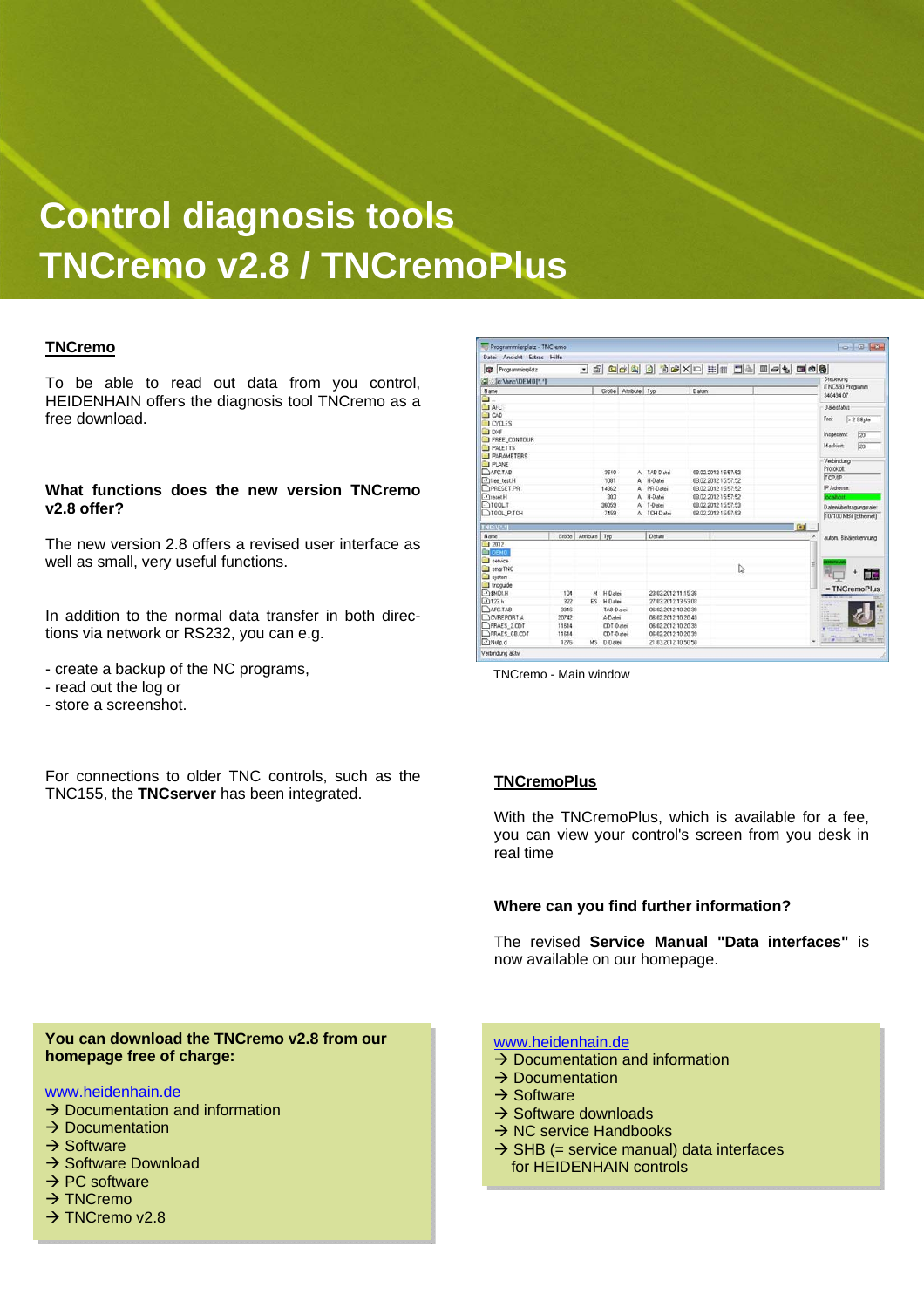### **Warranty and guarantee Directives and time periods at HEIDENHAIN**

#### **What does warranty and guarantee mean in general?**

**Warranty** specifies statutory rights which the buyer of a contract enjoys if the contractual performance was fulfilled by the supplier only inadequately (e.g., rectification or new delivery).

A right to **guarantee** does only exist if agreed by contract. The rights resulting from a guarantee are defined by the contractual partners and does not have to correspond to the warranty rights. For individual guarantee agreements refer to the General Terms and Conditions.



#### **What warranty and guarantee periods apply at HEIDENHAIN?**

The legal warranty period valid for all new products is 12 months.

In addition to the legal period, HEIDENHAIN offers "guarantee of function" for another 12 months on new series products (according to our General Terms and Conditions).

The total guarantee period for new series products is **24 months.** 

#### Repaired customer units

After the repair you enjoy a guarantee of function for **12 months** not just on the repaired part, but on the **entire unit.** 

Exchange / replacement parts or units? The **12-month guarantee** of function is also valid for exchange units and spare parts.

| Overview of warranty / guarantee periods: |           |  |  |
|-------------------------------------------|-----------|--|--|
| New units / series units                  | 24 months |  |  |
| Repaired customer units                   | 12 months |  |  |
| <b>Replacement units</b>                  | 12 months |  |  |
| Exchange units<br>(new/as good as new)    | 12 months |  |  |
| Spare parts                               | 12 months |  |  |

Please note:

The guarantee and warranty period always starts **from the date of invoice.** 

#### **Do you want to find out if your device is still under warranty or guarantee?**

Just contact our colleagues on the helpline or at one of our world-wide service partners!

When calling, please keep the serial number of your device ready.

**The HEIDENHAIN helpline for Repairs, spare parts, exchange units** 

Domestic Team +49 (8669) 31-3121

Foreign team +49 (8669) 31-3123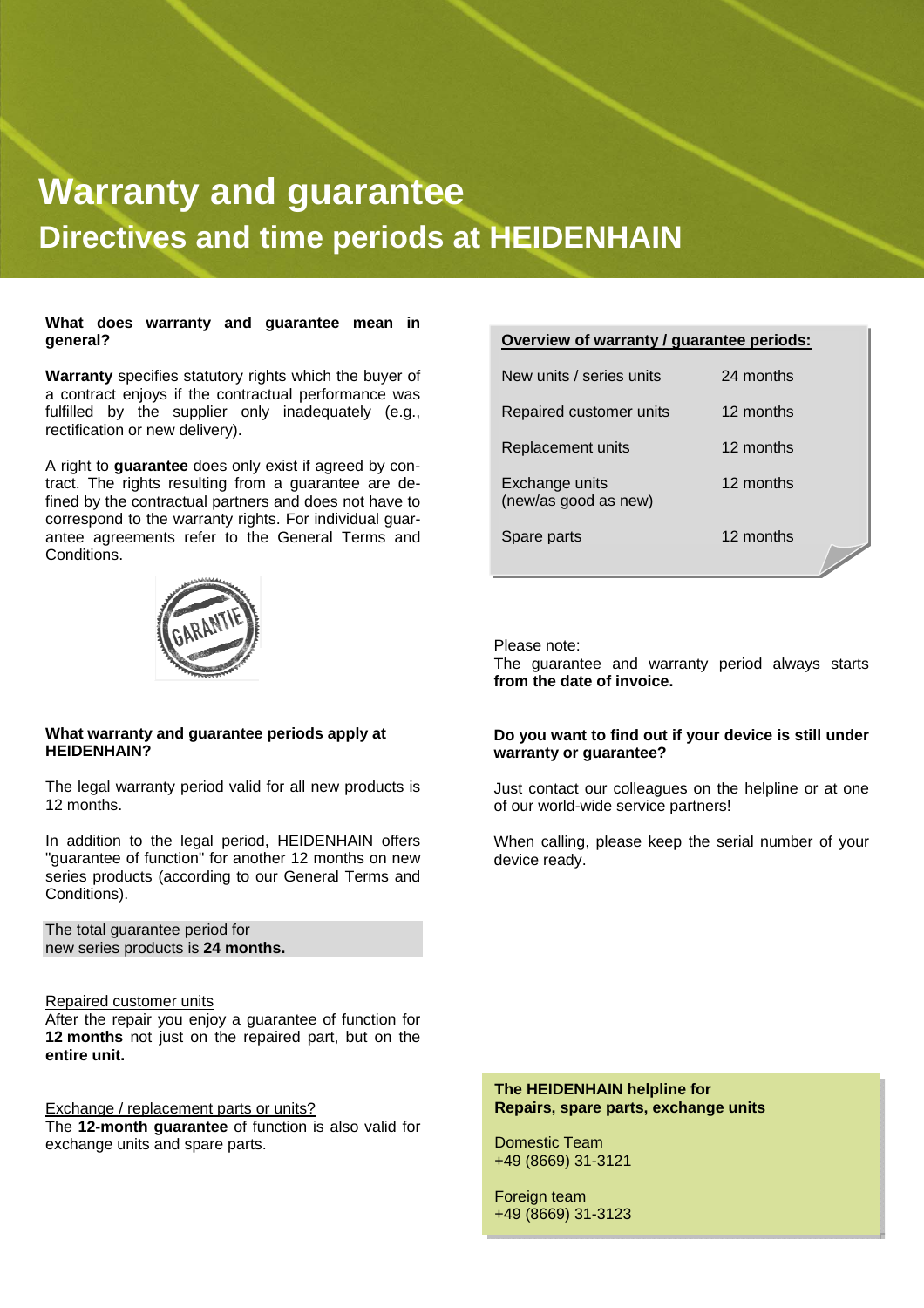### **Service contracts at HEIDENHAIN**

 **Warranty extension/personnel deployment/local stocking of material** 

HEIDENHAIN offers **three different types of service contracts** for HEIDENHAIN products. Machine manufacturers, dealers and users can use this service.



#### **- Extension of the voluntarily granted guarantee**

Here you have the possibility to extend the granted guarantee for HEIDENHAIN components in a machine tool by 12 or 24 months.

The components have thus a guarantee period of 36 or 48 months.

Service commitments on the part of HEIDENHAIN: In case the components defined by you malfunction, HEIDENHAIN will choose whether to

- deliver a functional replacement part or

- repair the affected JH component.

Please note:

This obligation does not apply if the malfunction is caused by an expendable part or by the customer.

Data required for conclusion of a contract: Machine number Data of the components (ID number, serial number) Desired duration of contract (12 or 24 months)

#### **- Local stocking of materials**

After entering into this contract, the HEIDENHAIN components you have defined are stored in a separate, local stock. This feature allows a rapid supply when servicing.

Service commitments on the part of HEIDENHAIN: Availability of HEIDENHAIN components

Data required for conclusion of a contract: Data of the components (ID number, serial number) Desired duration of contract

A contract duration of 1, 2 or 3 years can be chosen.

#### **- Personnel deployment to a machine**

Based on this service contract, HEIDENHAIN will render the repair of malfunctions of HEIDENHAIN components installed on the machine tool defined by the contract partner.

Service commitments on the part of HEIDENHAIN: Exchange of defective components

Please note: Components are not repaired at the machine on-site.

Data required for conclusion of a contract: Data of the components (ID number, serial number)

This contract shall run for one year from the date that all contract parties have signed the contract.

#### **Do you want to know about our three service contract packages?**

Please contact our free HEIDENHAIN Helpline:

Coordination +49 (8669) 31-3135

Here you can learn more about the details and the costs of our service contracts.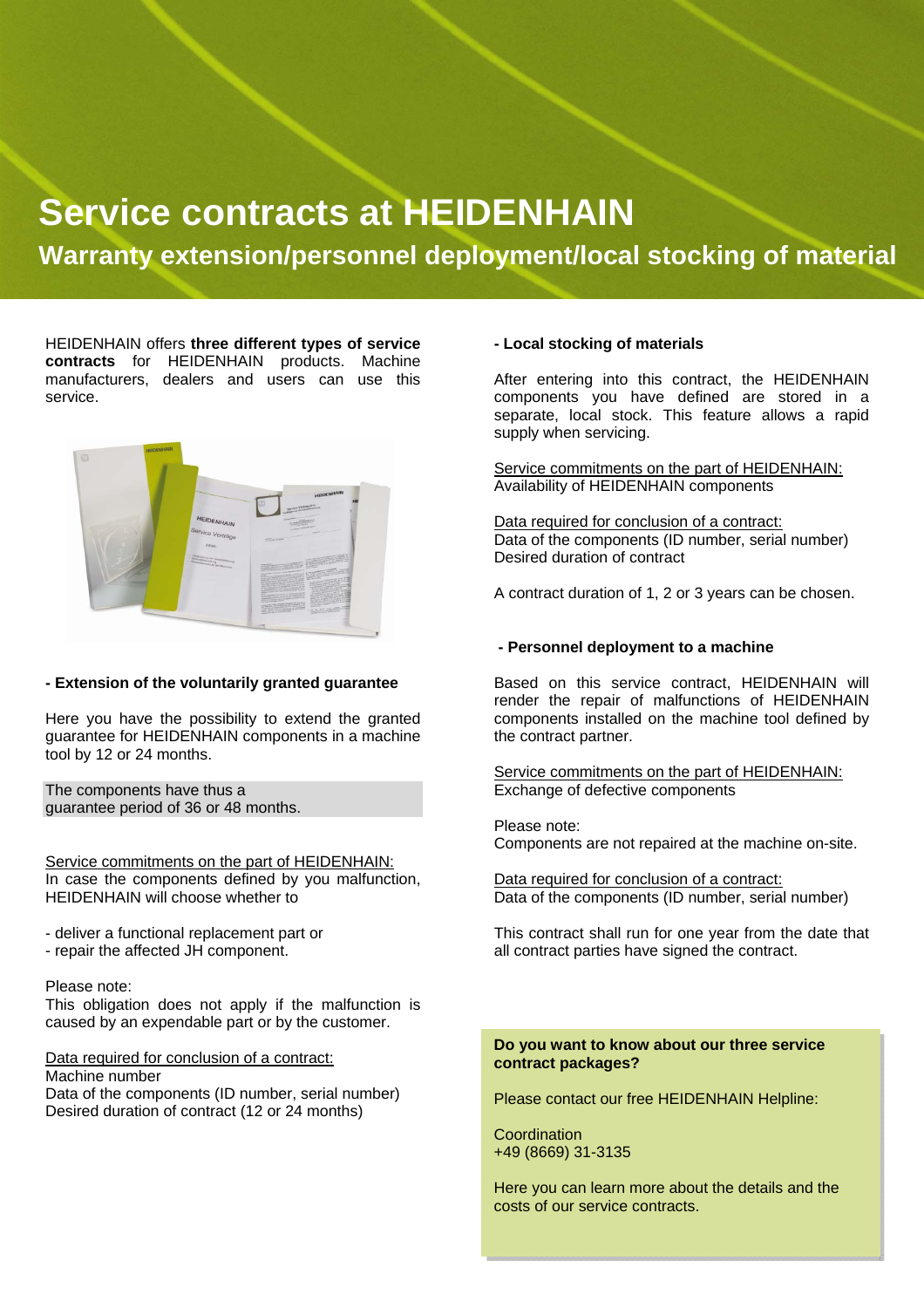### **Identification numbers at HEIDENHAIN Model designation / ID number / serial number**

Every HEIDEHNHAIN product features an ID label.

On this label you can find data identifying the unit.

#### Example:



Please note:

Model designation, ID number and serial number are also indicated on the packaging label.

#### **Which ID numbers are important?**

#### **Model designation**

The model designation is the name of the device.

#### **ID number**

The ID number (also referred to as part number) is an identifying number consisting of the basic ID number (6 or 7 digits) and the variant (2 digits after the hyphen). If you intend to order a replacement unit from HEIDENHAIN, the ID number is absolutely necessary, as it allows for an exact statement on the product's specifications. The ID number may be abbreviated ID or Id.No.

#### **Serial number**

Every device has its own serial number. The serial number is a consecutive number for unique identification of products with the same ID number. It serves to ensure traceability of a product after it has reached the market. For example, from the serial number you can see the date of invoice from which the warranty and guarantee periods can be derived. The term serial number is mostly abbreviated to SN or S/N.

#### **Your contact to the HEIDENHAIN service**

**The HEIDENHAIN helpline for: Repairs, spare parts, exchange units and complaints** 

Domestic Team +49 (8669) 31-3121

Foreign team +49 (8669) 31-3123

Complaint management +49 (8669) 31-3135

service.order@heidenhain.de

**Technical HEIDENHAIN Helpline:** 

**Free of charge for our customers! Contact our technical specialists:**

NC Support +49 (8669) 31-3101 service.nc-support@heidenhain.de

PLC programming for TNC +49 (8669) 31-3102 service.plc@heidenhain.de

NC programming +49 (8669) 31-3103 service.nc-pgm@heidenhain.de Measuring systems / machine calibration +49 (8669) 31-3104 service.ms-support@heidenhain.de

Lathe controls +49 (8669) 31-3105 service.lathe-support@heidenhain.de

For further information refer to our website:

**When calling us, please have the device model and HEIDENHAIN ID number at hand.**